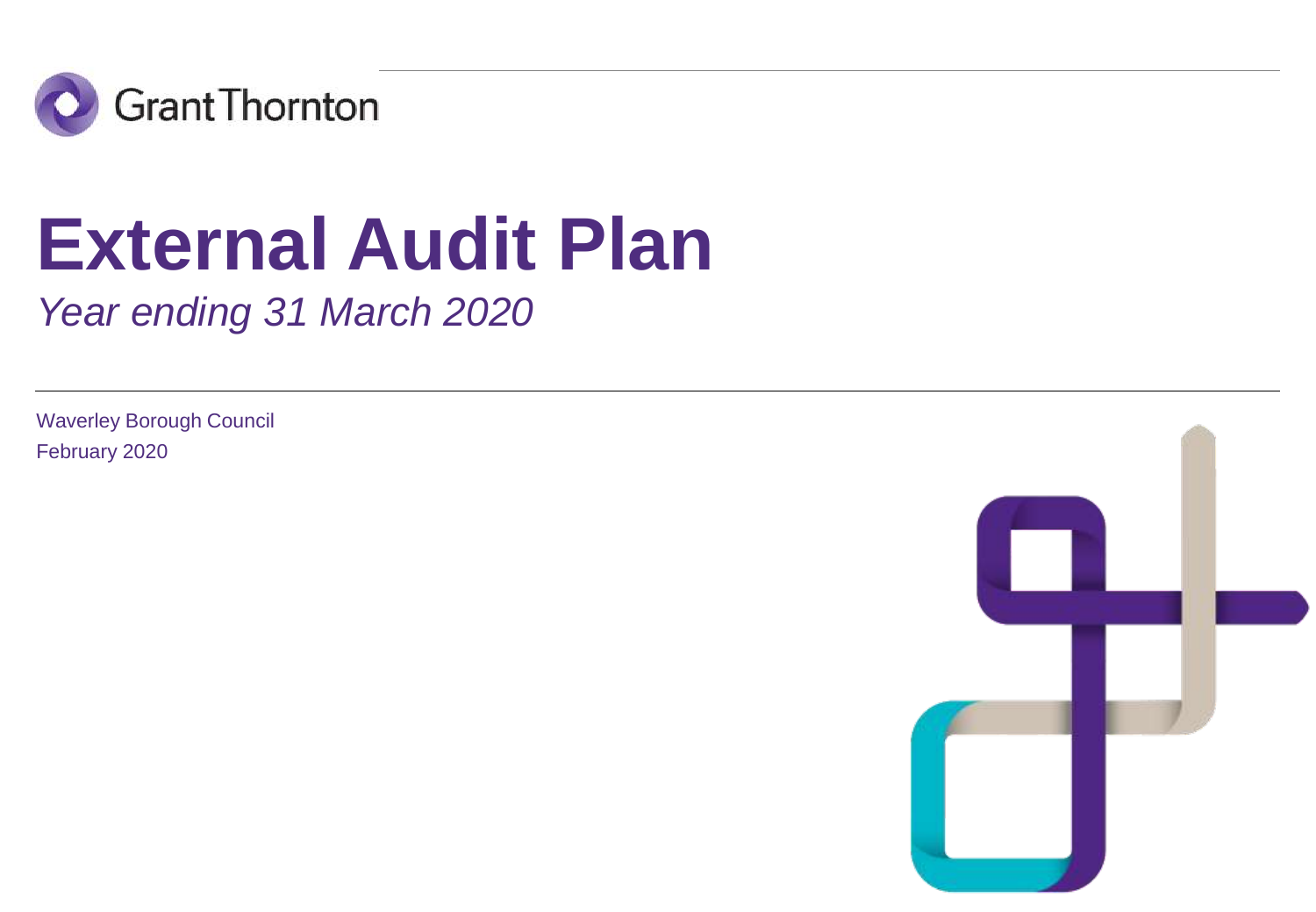### **Contents**

| $\bullet$<br>п<br>۰ |  |
|---------------------|--|
| ШЩ                  |  |

### **Your key Grant Thornton team members are:**

### **Jon Roberts Key Audit Partner** T: 0117 305 7699 E: jon.roberts@uk.gt.com

### **Mark Bartlett**

**Audit Manager** T: 0117 305 7896 E: Mark.Bartlett@uk.gt.com

### **William Howard**

**Audit Incharge** T: 0121 232 5263 E: William.J.Howard@uk.gt.com

| <b>Section</b> |                                       |                |
|----------------|---------------------------------------|----------------|
| 1.             | Introduction & headlines              | 3              |
| 2.             | Key matters impacting our audit       | $\overline{4}$ |
| 3.             | Group audit scope and risk assessment | 5              |
| 4.             | Significant risks identified          | 6              |
| 5.             | Other risks identified                | 9              |
| 6.             | Other matters                         | 10             |
| 7.             | Materiality                           | 11             |
| 8.             | Value for Money arrangements          | 12             |
| 9.             | Audit logistics & team                | 13             |
| 10.            | Audit fees                            | 14             |
|                | 11. Independence & non-audit services | 16             |
|                |                                       |                |
|                | <b>Appendix</b>                       |                |

A. Audit quality – national context 18

The contents of this report relate only to the matters which have come to our attention, which we believe need to be reported to you as part of our audit planning process. It is not a comprehensive record of all the relevant matters, which may be subject to change, and in particular we cannot be held responsible to you for reporting all of the risks which may affect the Authority or all weaknesses in your internal controls. This report has been prepared solely for your benefit and should not be quoted in whole or in part without our prior written consent. We do not accept any responsibility for any loss occasioned to any third party acting, or refraining from acting on the basis of the content of this report, as this report was not prepared for, nor intended for, any other purpose.

Grant Thornton UK LLP is a limited liability partnership registered in England and Wales: No.OC307742. Registered office: 30 Finsbury Square, London, EC2A 1AG. A list of members is available from our registered office. Grant Thornton UK LLP is authorised and regulated by the Financial Conduct Authority. Grant Thornton UK LLP is a member firm of Grant Thornton International Ltd (GTIL). GTIL and the member firms are not a worldwide partnership. Services are delivered by the member firms. GTIL and its member firms are not agents of, and do not obligate, one another and are not liable for one another's acts or omissions.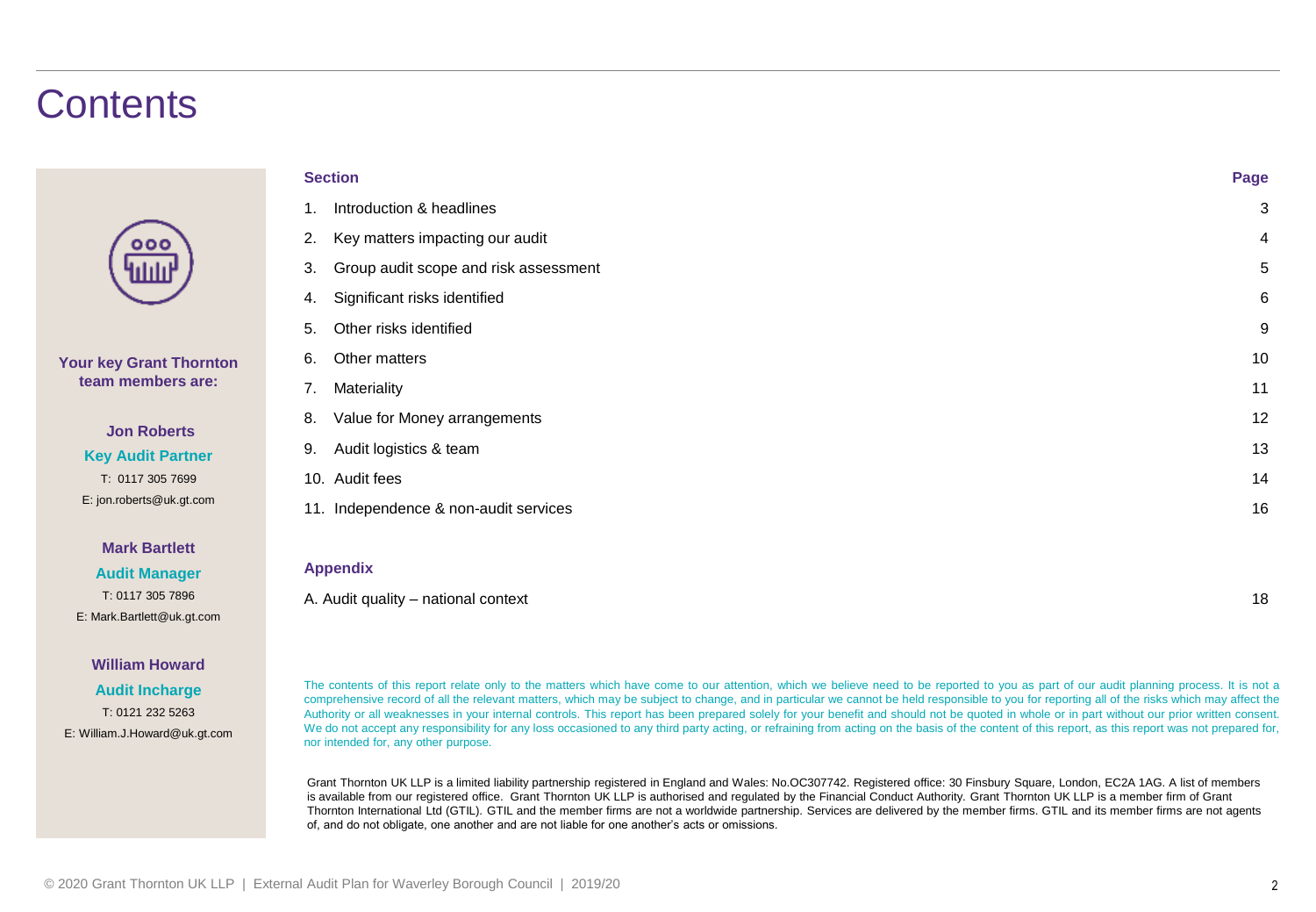### 1. Introduction & headlines **Purpose**

This document provides an overview of the planned scope and timing of the statutory audit of Waverley Borough Council('the Authority') for those charged with governance.

### **Respective responsibilities**

The National Audit Office ('the NAO') has issued a document entitled Code of Audit Practice ('the Code'). This summarises where the responsibilities of auditors begin and end and what is expected from the audited body. Our respective responsibilities are also set out in the Terms of Appointment and Statement of Responsibilities issued by Public Sector Audit Appointments (PSAA), the body responsible for appointing us as auditor of Waverley Borough Council. We draw your attention to both of these documents on the [PSAA website](https://www.psaa.co.uk/)*.*

### **Scope of our audit**

The scope of our audit is set in accordance with the Code and International Standards on Auditing (ISAs) (UK). We are responsible for forming and expressing an opinion on the :

- Authority and group's financial statements that have been prepared by management with the oversight of those charged with governance (the Audit committee); and
- Value for Money arrangements in place at the Authority for securing economy, efficiency and effectiveness in your use of resources.

The audit of the financial statements does not relieve management or the Audit Committee of your responsibilities. It is the responsibility of the Authority to ensure that proper arrangements are in place for the conduct of its business, and that public money is safeguarded and properly accounted for. We have considered how the Authority is fulfilling these responsibilities.

Our audit approach is based on a thorough understanding of the Authority's business and is risk based.

| <b>Group Accounts</b>                                                                                                                                                                                                                           | The Authority is required to prepare group financial statements that consolidate the financial information of Shottermill Recreation Ground<br>Trust and the Bequest of Joseph Ewart.                                                                                                                                                                                                                  |
|-------------------------------------------------------------------------------------------------------------------------------------------------------------------------------------------------------------------------------------------------|--------------------------------------------------------------------------------------------------------------------------------------------------------------------------------------------------------------------------------------------------------------------------------------------------------------------------------------------------------------------------------------------------------|
| <b>Significant risks</b>                                                                                                                                                                                                                        | Those risks requiring special audit consideration and procedures to address the likelihood of a material financial statement error have been<br>identified as:                                                                                                                                                                                                                                         |
|                                                                                                                                                                                                                                                 | Management override of controls                                                                                                                                                                                                                                                                                                                                                                        |
|                                                                                                                                                                                                                                                 | Valuation of land and buildings                                                                                                                                                                                                                                                                                                                                                                        |
|                                                                                                                                                                                                                                                 | Valuation of net pension fund liability                                                                                                                                                                                                                                                                                                                                                                |
|                                                                                                                                                                                                                                                 | We will communicate significant findings on these areas as well as any other significant matters arising from the audit to you in our Audit<br>Findings (ISA 260) Report.                                                                                                                                                                                                                              |
| <b>Materiality</b>                                                                                                                                                                                                                              | We have determined planning materiality to be £1.911m (PY £1.8m) for the group and £1.905m (PY £1.795m) for the Authority, which<br>equates to 2% of your prior year gross expenditure for the year. We are obliged to report uncorrected omissions or misstatements other<br>than those which are 'clearly trivial' to those charged with governance. Clearly trivial has been set at £96k (PY £90k). |
| <b>Value for Money arrangements</b>                                                                                                                                                                                                             | Our risk assessment regarding your arrangements to secure value for money have identified the following VFM significant risk:                                                                                                                                                                                                                                                                          |
|                                                                                                                                                                                                                                                 | Financial sustainability<br>$\bullet$                                                                                                                                                                                                                                                                                                                                                                  |
|                                                                                                                                                                                                                                                 | Commercial property portfolio                                                                                                                                                                                                                                                                                                                                                                          |
| <b>Audit logistics</b>                                                                                                                                                                                                                          | Our interim visit will take place in March and our final visit is currently scheduled take place in June and July. Our key deliverables are this<br>Audit Plan and our Audit Findings Report. Our audit approach is detailed in Appendix A.                                                                                                                                                            |
|                                                                                                                                                                                                                                                 | Our fee for the audit will be £48,994 (PY: £48,694) for the Authority, subject to the Authority meeting our requirements set out on page 14.                                                                                                                                                                                                                                                           |
| We have complied with the Financial Reporting Council's Ethical Standard and we as a firm, and each covered person, confirm that we are<br>Independence<br>independent and are able to express an objective opinion on the financial statements |                                                                                                                                                                                                                                                                                                                                                                                                        |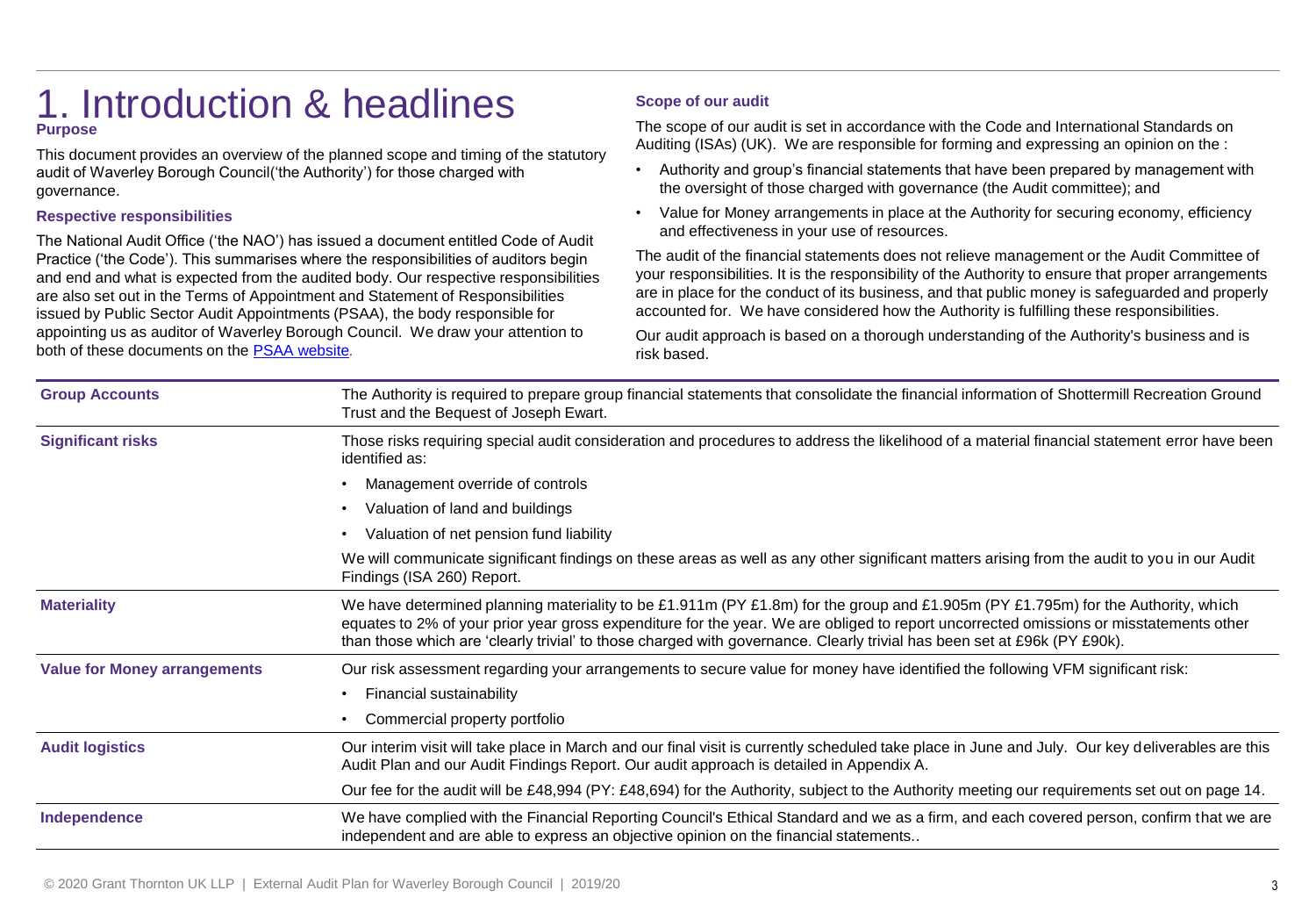## 2. Key matters impacting our audit

### **Factors**

### **The wider economy and political uncertainty**

Local Government funding continues to be stretched with increasing cost pressures and demand from residents. Waverley Borough Council has set a balanced budget for 2020/21, which includes savings of £1.9m. Your 2020/21 to 2023/24 Medium Term Financial Plan sets out a cumulative shortfall of £5.4m over that period.

. the EU formally ceased on 31 January. The existence of In January 2020 the UK government and the EU ratified the Withdrawal Agreement and the UK's membership of a 'transition period' to 31 December 2020 means that there will be little practical change for the Authority until at least 2021. However, the nature of the future relationship between the UK and the EU is still to be determined and considerable uncertainty persists. The Authority will need to ensure that it is prepared for all outcomes, including those with any impact on contracts, on service delivery and on its support for local people and businesses.

### **Financial reporting and audit – raising the bar**

The Financial Reporting Council (FRC) has set out its expectation of improved financial reporting from organisations and the need for auditors to demonstrate increased scepticism and challenge, and to undertake more robust testing as detailed in Appendix 1.

Our work in 2018/19 has highlighted areas where local government financial reporting, in particular, property, plant and equipment and pensions, needs to be improved, with a corresponding increase in audit procedures. We have also identified an increase in the complexity of local government financial transactions which require greater audit scrutiny.

#### **Implementation of IFRS 16 - Leases**

The new standard for leases, IFRS 16, is being implemented in the public sector for accounting periods beginning on or after 1 April 2020. However, disclosures will be required in the 2019/20 financial statements on the expected impact of the new standard.

### **Our response**

- We will consider your arrangements for managing and reporting your financial resources as part of our work in reaching our Value for Money conclusion.
- We will consider whether your financial position leads to material uncertainty about the going concern of the Authority and will review related disclosures in the financial statements.
- We will consider how the Authority is planning for potential impacts from the UK's withdrawal from the EU.

As a firm, we are absolutely committed to meeting the expectations of the FRC with regard to audit quality and local government financial reporting. Our proposed work and fee, as set further on pages 14 and 15 and is subject to PSAA agreement.

We will assess the adequacy of your disclosure about the financial impact of implementing IFRS 16 – Leases from 1 April 2020.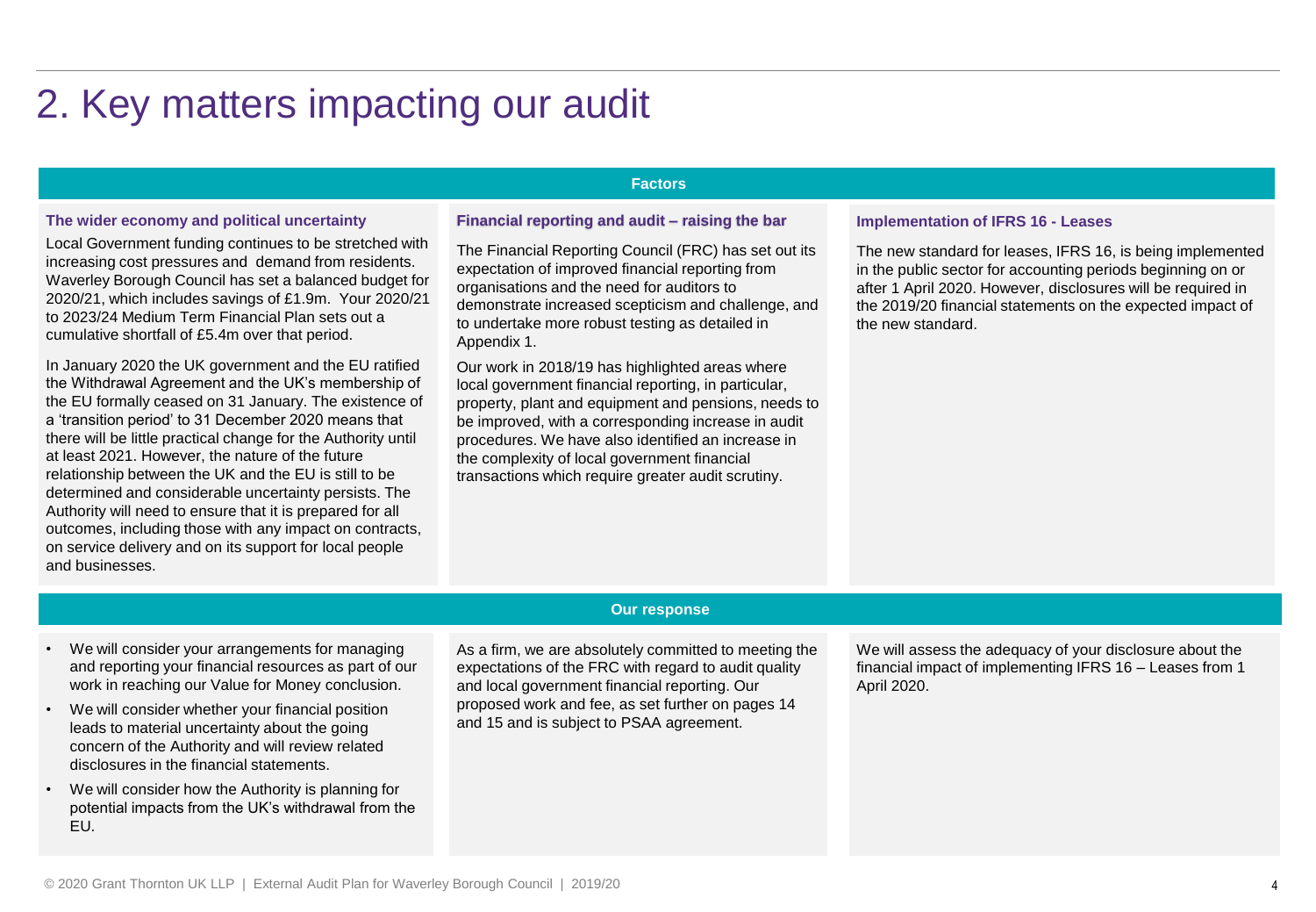### 3. Group audit scope and risk assessment

In accordance with ISA (UK) 600, as group auditor we are required to obtain sufficient appropriate audit evidence regarding the financial information of the components and the consolidation process to express an opinion on whether the group financial statements are prepared, in all material respects, in accordance with the applicable financial reporting framework.

| <b>Component</b>                                               | <b>Individually</b><br>Significant? | <b>Audit Scope</b>   | <b>Risks identified</b>                                                                              | <b>Planned audit approach</b>                                               |
|----------------------------------------------------------------|-------------------------------------|----------------------|------------------------------------------------------------------------------------------------------|-----------------------------------------------------------------------------|
| Waverley<br><b>Borough Council</b>                             | Yes                                 | <b>Comprehensive</b> | See pages 6-8                                                                                        | Full scope UK statutory audit performed by Grant<br><b>Thornton UK LLP</b>  |
| <b>Shottermill</b><br><b>Recreation</b><br><b>Ground Trust</b> | No                                  | <b>Targeted</b>      | Property, Plant and equipment<br>revaluation measures not correct<br>Recorded cash at bank not valid | Specific (targeted) procedures to be performed by Grant<br>Thornton UK LLP. |
| The Bequest of<br><b>Joseph Ewart</b>                          | <b>No</b>                           | <b>Targeted</b>      | Recorded cash at bank not valid                                                                      | Specific (targeted) procedures to be performed by Grant<br>Thornton UK LLP. |

#### **Key changes within the group:**

• None noted

#### **Audit scope**

- **Audit of the financial information of the component using component materiality**
- **Audit of one or more classes of transactions, account balances or disclosures relating to significant risks of material misstatement of the group financial statements**
- **Review of component's financial information**
- **Specified audit procedures relating to significant risks of material misstatement of the group financial statements**
- **Analytical procedures at group level**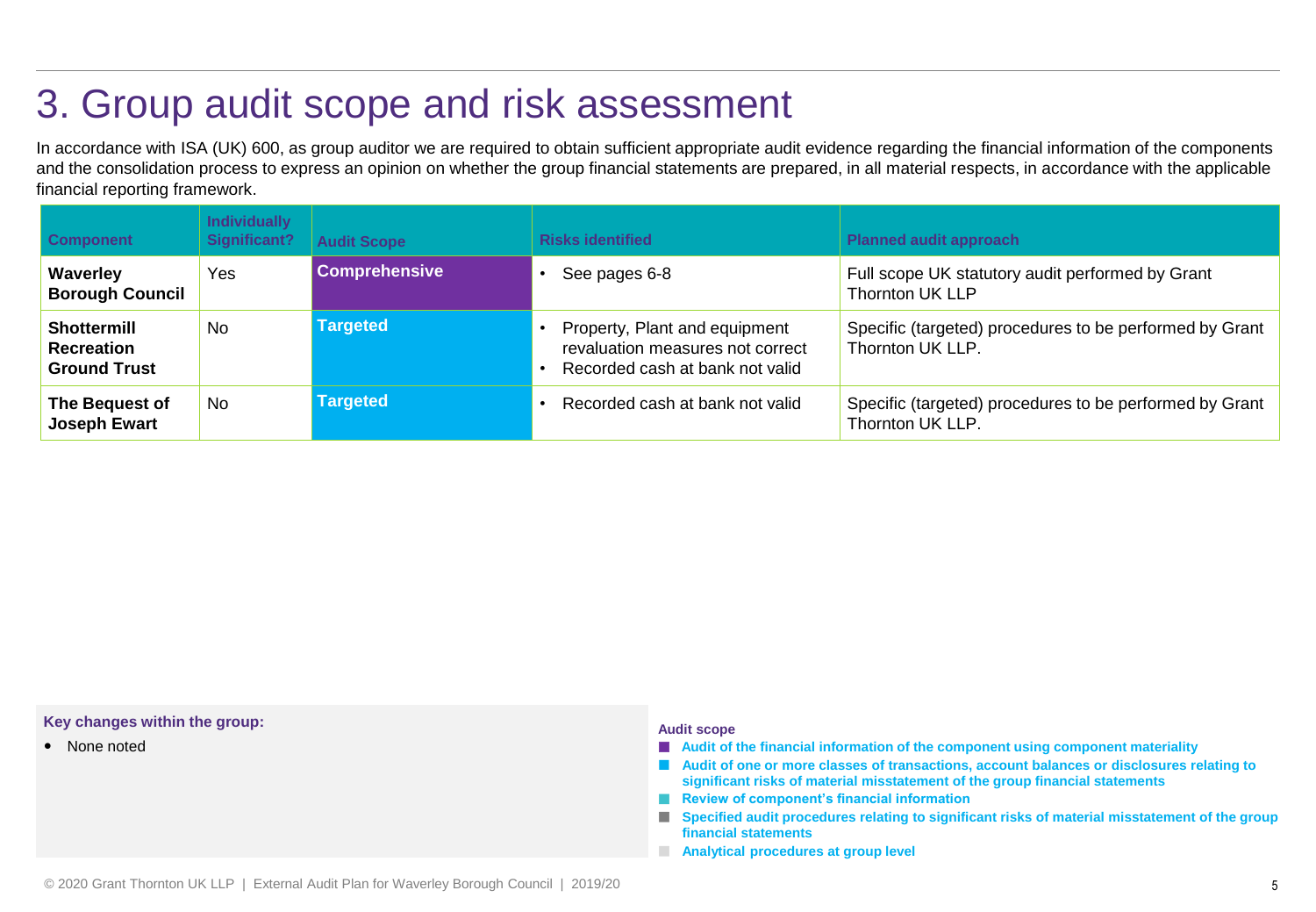## 4. Significant risks identified

Significant risks are defined by ISAs (UK) as risks that, in the judgement of the auditor, require special audit consideration. In identifying risks, audit teams consider the nature of the risk, the potential magnitude of misstatement, and its likelihood. Significant risks are those risks that have a higher risk of material misstatement.

| <b>Risk</b>                                                                                                                                                                                                                                                                                                                                                          | <b>Reason for risk identification</b>                                                                                                                                                                                                                                                                                                                                                                                                                                                                                                                                                    | Key aspects of our proposed response to the risk                                                                                                                                                                                                                                                                                                                                                                                                                                                                                                                                                                                           |
|----------------------------------------------------------------------------------------------------------------------------------------------------------------------------------------------------------------------------------------------------------------------------------------------------------------------------------------------------------------------|------------------------------------------------------------------------------------------------------------------------------------------------------------------------------------------------------------------------------------------------------------------------------------------------------------------------------------------------------------------------------------------------------------------------------------------------------------------------------------------------------------------------------------------------------------------------------------------|--------------------------------------------------------------------------------------------------------------------------------------------------------------------------------------------------------------------------------------------------------------------------------------------------------------------------------------------------------------------------------------------------------------------------------------------------------------------------------------------------------------------------------------------------------------------------------------------------------------------------------------------|
| The revenue cycle includes<br>Under ISA (UK) 240 there is a rebuttable presumed risk that revenue may be<br>fraudulent transactions (rebutted)<br>misstated due to the improper recognition of revenue.<br>This presumption can be rebutted if the auditor concludes that there is no risk<br>of material misstatement due to fraud relating to revenue recognition. |                                                                                                                                                                                                                                                                                                                                                                                                                                                                                                                                                                                          | Therefore we do not consider this to be a significant risk for<br>Waverley Borough Council.                                                                                                                                                                                                                                                                                                                                                                                                                                                                                                                                                |
|                                                                                                                                                                                                                                                                                                                                                                      | Having considered the risk factors set out in ISA240 and the nature of the<br>revenue streams at the Authority, we have determined that the risk of fraud<br>arising from revenue recognition can be rebutted, because:                                                                                                                                                                                                                                                                                                                                                                  |                                                                                                                                                                                                                                                                                                                                                                                                                                                                                                                                                                                                                                            |
|                                                                                                                                                                                                                                                                                                                                                                      | there is little incentive to manipulate revenue recognition                                                                                                                                                                                                                                                                                                                                                                                                                                                                                                                              |                                                                                                                                                                                                                                                                                                                                                                                                                                                                                                                                                                                                                                            |
|                                                                                                                                                                                                                                                                                                                                                                      | opportunities to manipulate revenue recognition are very limited                                                                                                                                                                                                                                                                                                                                                                                                                                                                                                                         |                                                                                                                                                                                                                                                                                                                                                                                                                                                                                                                                                                                                                                            |
|                                                                                                                                                                                                                                                                                                                                                                      | the culture and ethical frameworks of local authorities, including Waverley<br>Borough Council, mean that all forms of fraud are seen as unacceptable                                                                                                                                                                                                                                                                                                                                                                                                                                    |                                                                                                                                                                                                                                                                                                                                                                                                                                                                                                                                                                                                                                            |
| <b>Management over-ride of controls</b>                                                                                                                                                                                                                                                                                                                              | Under ISA (UK) 240 there is a non-rebuttable presumed risk that the risk of<br>management over-ride of controls is present in all entities. The Authority faces<br>external scrutiny of its spending and this could potentially place management<br>under undue pressure in terms of how they report performance.<br>We therefore identified management override of control, in particular journals,<br>management estimates and transactions outside the course of business as a<br>significant risk, which was one of the most significant assessed risks of<br>material misstatement. | We will:<br>evaluate the design effectiveness of management<br>controls over journals<br>analyse the journals listing and determine the criteria for<br>selecting high risk unusual journals<br>test unusual journals recorded during the year and after<br>the draft accounts stage for appropriateness and<br>corroboration<br>gain an understanding of the accounting estimates and<br>critical judgements applied made by management and<br>consider their reasonableness with regard to<br>corroborative evidence<br>evaluate the rationale for any changes in accounting<br>policies, estimates or significant unusual transactions. |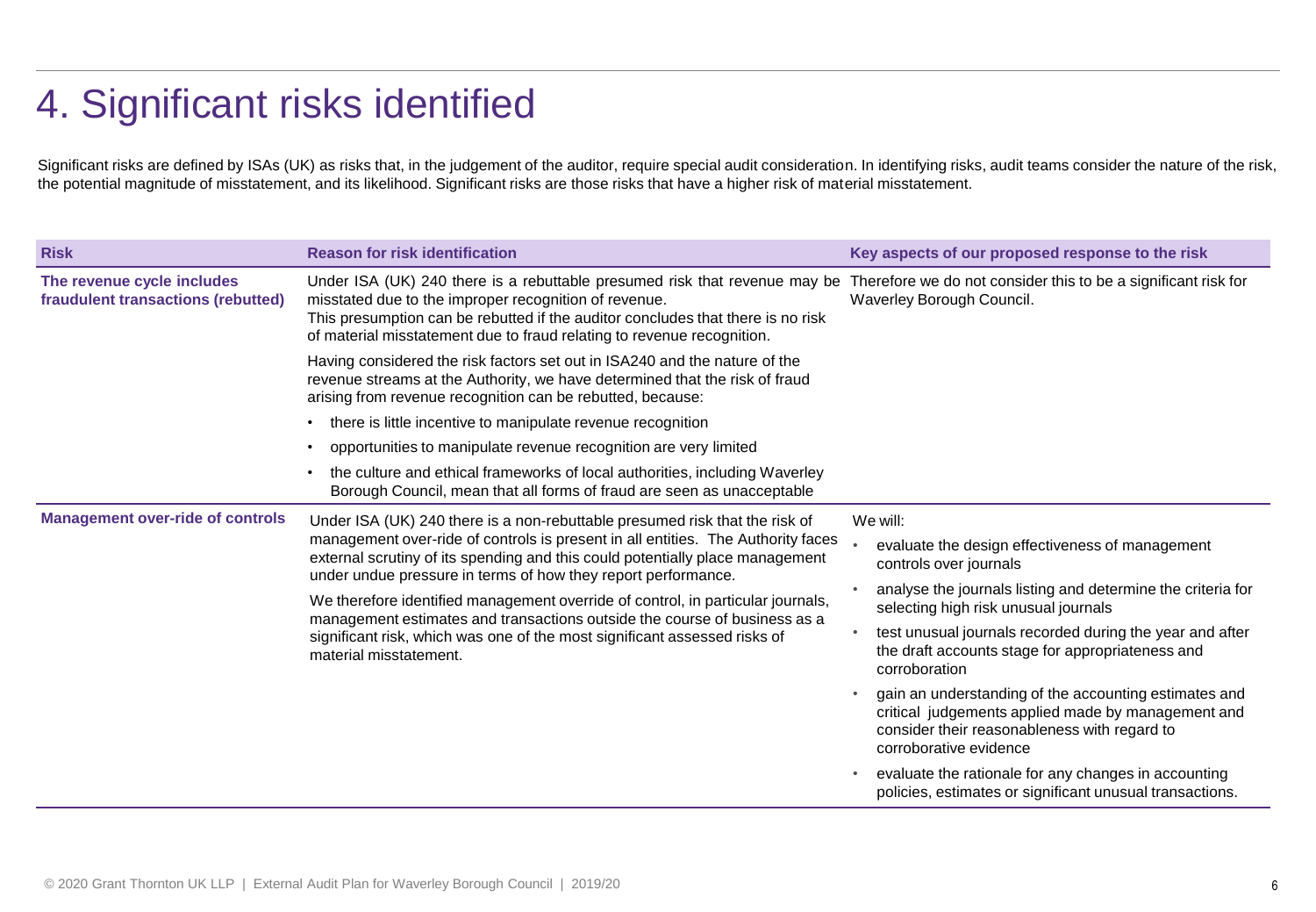### Significant risks identified

| <b>Risk</b>                                                                     | <b>Reason for risk identification</b>                                                                                                                                                                                                                                                                                                                                                                                                                                                                                                                                                                                                                                                                                                                                           | Key aspects of our proposed response to the risk                                                                                                                                                                                                                                                                                                                                                                                                                                                                                                                                                                                                                                                                                                                          |
|---------------------------------------------------------------------------------|---------------------------------------------------------------------------------------------------------------------------------------------------------------------------------------------------------------------------------------------------------------------------------------------------------------------------------------------------------------------------------------------------------------------------------------------------------------------------------------------------------------------------------------------------------------------------------------------------------------------------------------------------------------------------------------------------------------------------------------------------------------------------------|---------------------------------------------------------------------------------------------------------------------------------------------------------------------------------------------------------------------------------------------------------------------------------------------------------------------------------------------------------------------------------------------------------------------------------------------------------------------------------------------------------------------------------------------------------------------------------------------------------------------------------------------------------------------------------------------------------------------------------------------------------------------------|
| <b>Valuation of</b><br>land and<br><b>buildings</b><br>(Rolling<br>revaluation) | The Authority revalues its land and buildings on a rolling five-yearly basis. This<br>valuation represents a significant estimate by management in the financial<br>statements due to the size of the numbers involved (£512 million) and the<br>sensitivity of this estimate to changes in key assumptions. Additionally,<br>management will need to ensure the carrying value in the Authority and group<br>financial statements is not materially different from the current value at the<br>financial statements date, where a rolling programme is used<br>We therefore identified valuation of land and buildings, particularly revaluations<br>and impairments, as a significant risk, which was one of the most significant<br>assessed risks of material misstatement. | We will:<br>evaluate management's processes and assumptions for the calculation of<br>the estimate, the instructions issued to valuation experts and the scope of<br>their work<br>evaluate the competence, capabilities and objectivity of the valuation expert<br>discuss with the valuer the basis on which the valuation was carried out<br>challenge the information and assumptions used by the valuer to assess<br>completeness and consistency with our understanding of the Authority's<br>valuer's report and the assumptions that underpin the valuation.<br>test revaluations made during the year to see if they had been input correctly<br>into the Authority's/group's asset register<br>evaluate the assumptions made by management for those assets not |
|                                                                                 |                                                                                                                                                                                                                                                                                                                                                                                                                                                                                                                                                                                                                                                                                                                                                                                 | revalued during the year and how management has satisfied themselves<br>that these are not materially different to current value at year end.                                                                                                                                                                                                                                                                                                                                                                                                                                                                                                                                                                                                                             |

We will communicate significant findings on these areas as well as any other significant matters arising from the audit to you in our Audit Findings Report in July 2020.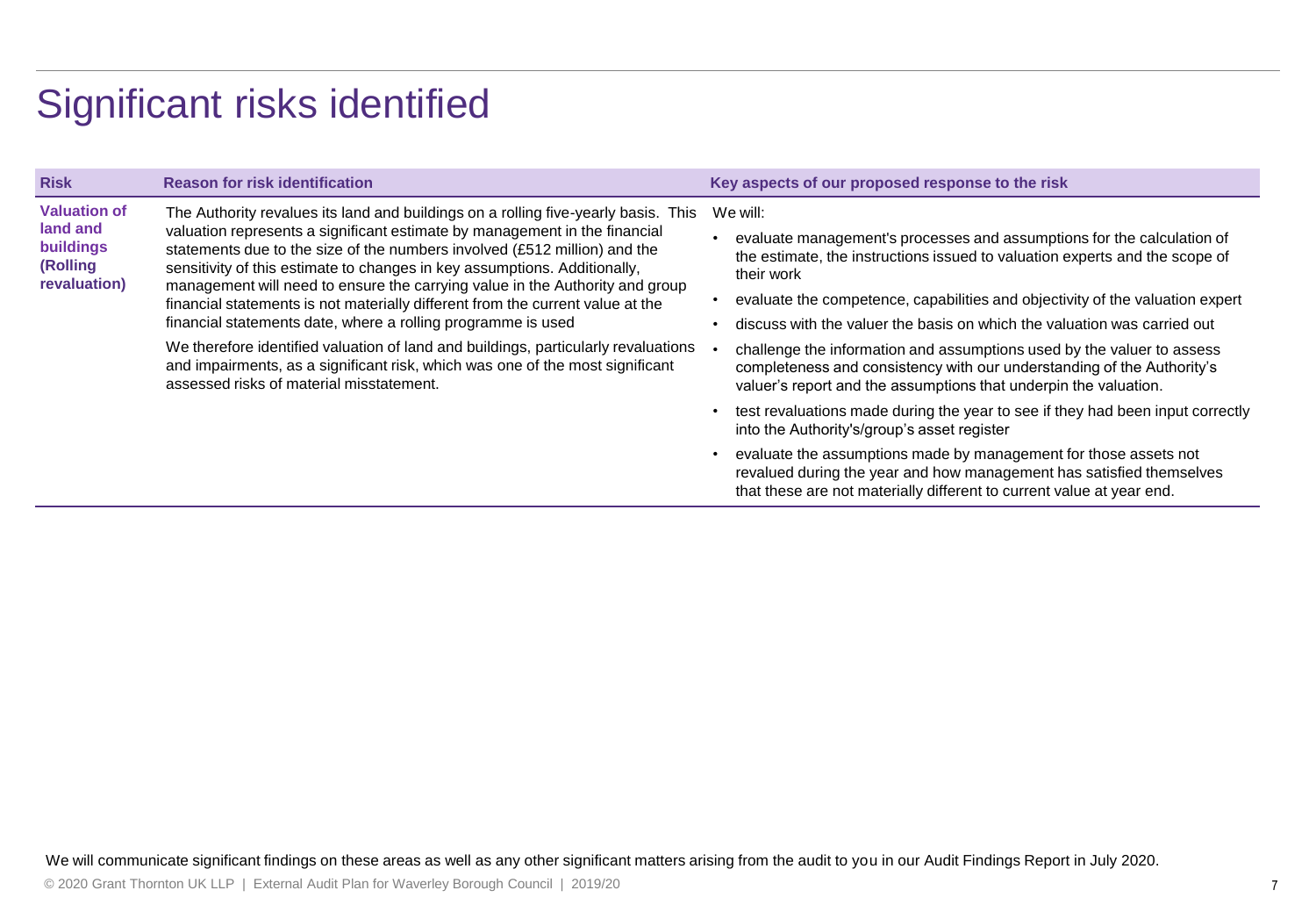### Significant risks identified

| <b>Risk</b>                                           | <b>Reason for risk identification</b>                                                                                                                                                                                                                                                                                                                                                                                                                                                                                                                                                                                                                | Key aspects of our proposed response to the risk                                                                                                                                                                                                                                                                                                                                                                                                                                                                                                                                                                                                                                                                                                                                                                                                                                                                                                                                                                                                                                     |
|-------------------------------------------------------|------------------------------------------------------------------------------------------------------------------------------------------------------------------------------------------------------------------------------------------------------------------------------------------------------------------------------------------------------------------------------------------------------------------------------------------------------------------------------------------------------------------------------------------------------------------------------------------------------------------------------------------------------|--------------------------------------------------------------------------------------------------------------------------------------------------------------------------------------------------------------------------------------------------------------------------------------------------------------------------------------------------------------------------------------------------------------------------------------------------------------------------------------------------------------------------------------------------------------------------------------------------------------------------------------------------------------------------------------------------------------------------------------------------------------------------------------------------------------------------------------------------------------------------------------------------------------------------------------------------------------------------------------------------------------------------------------------------------------------------------------|
| <b>Valuation of the pension</b><br>fund net liability | The Authority's pension fund net liability, as reflected in its balance<br>sheet as the net defined benefit liability, represents a significant<br>estimate in the financial statements and group accounts.<br>The pension fund net liability is considered a significant estimate due<br>to the size of the numbers involved (£68 million in the Authority's<br>balance sheet) and the sensitivity of the estimate to changes in key<br>assumptions.<br>We therefore identified valuation of the Authority's pension fund net<br>liability as a significant risk, which was one of the most significant<br>assessed risks of material misstatement. | We will:<br>update our understanding of the processes and controls put in place by<br>management to ensure that the Authority's pension fund net liability is not<br>materially misstated and evaluate the design of the associated controls;<br>evaluate the instructions issued by management to their management<br>expert (an actuary) for this estimate and the scope of the actuary's work;<br>assess the competence, capabilities and objectivity of the actuary who<br>carried out the Authority's pension fund valuation;<br>assess the accuracy and completeness of the information provided by the<br>Authority to the actuary to estimate the liability;<br>test the consistency of the pension fund asset and liability and disclosures in<br>the notes to the core financial statements with the actuarial report from the<br>actuary;<br>undertake procedures to confirm the reasonableness of the actuarial<br>assumptions made by reviewing the report of the consulting actuary (as<br>auditor's expert) and performing any additional procedures suggested within |
|                                                       |                                                                                                                                                                                                                                                                                                                                                                                                                                                                                                                                                                                                                                                      | the report; and<br>obtain assurances from the auditor of Surry Pension Fund as to the controls                                                                                                                                                                                                                                                                                                                                                                                                                                                                                                                                                                                                                                                                                                                                                                                                                                                                                                                                                                                       |
|                                                       |                                                                                                                                                                                                                                                                                                                                                                                                                                                                                                                                                                                                                                                      | surrounding the validity and accuracy of membership data; contributions<br>data and benefits data sent to the actuary by the pension fund and the fund<br>assets valuation in the pension fund financial statements.                                                                                                                                                                                                                                                                                                                                                                                                                                                                                                                                                                                                                                                                                                                                                                                                                                                                 |

We will communicate significant findings on these areas as well as any other significant matters arising from the audit to you in our Audit Findings Report in July 2020.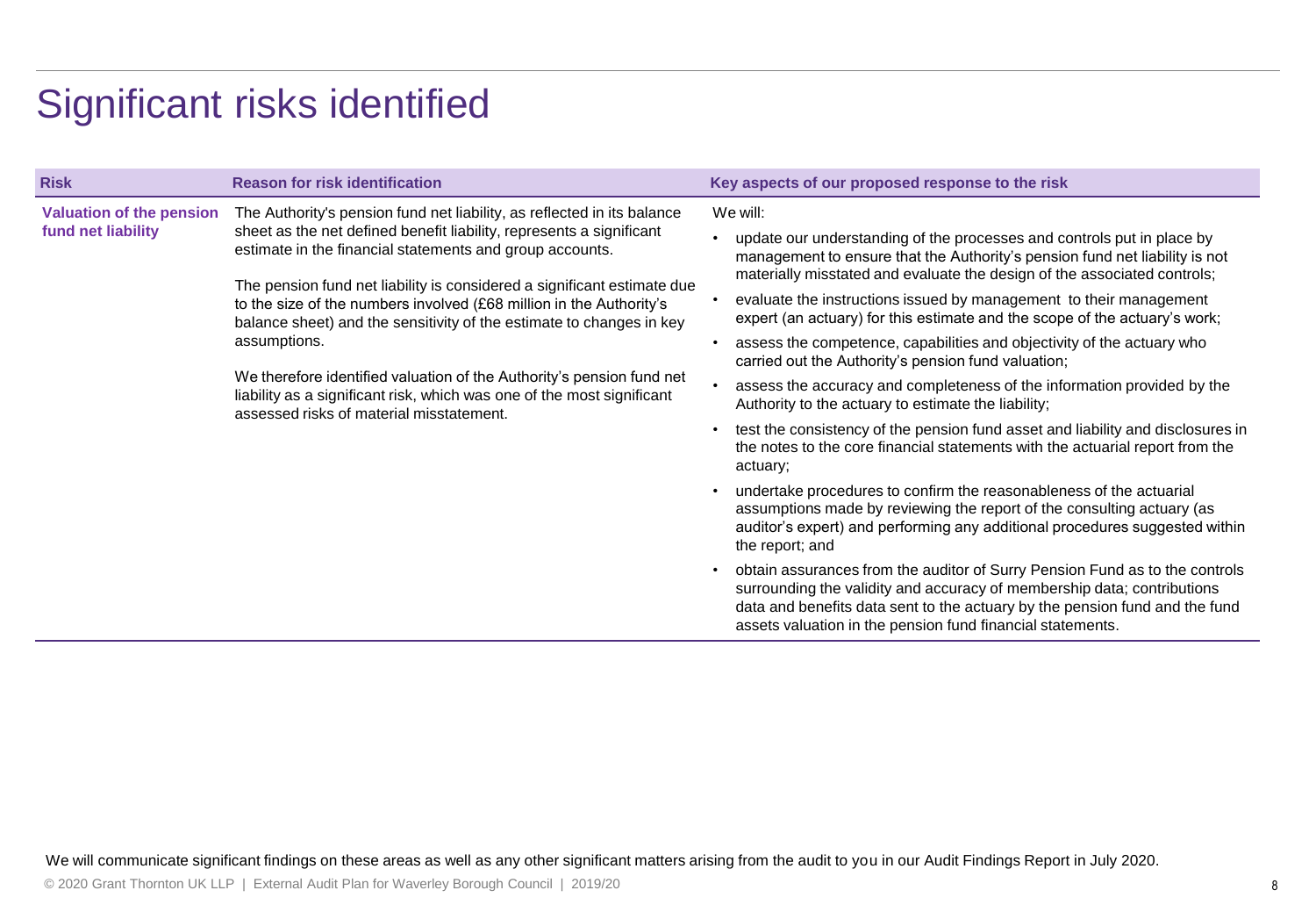### 5. Other risks identified

| <b>Risk</b>                                                                                                        | <b>Reason for risk identification</b>                                                                                                                                                                                                                                                                                                                                                                                                                                                                                                                                                                                                                                                                                                                                                                                                                                                                                                                                                                                                                                                          | Key aspects of our proposed response to the risk                                                                                                                                                                                                                                                                                                                                                                                                                   |
|--------------------------------------------------------------------------------------------------------------------|------------------------------------------------------------------------------------------------------------------------------------------------------------------------------------------------------------------------------------------------------------------------------------------------------------------------------------------------------------------------------------------------------------------------------------------------------------------------------------------------------------------------------------------------------------------------------------------------------------------------------------------------------------------------------------------------------------------------------------------------------------------------------------------------------------------------------------------------------------------------------------------------------------------------------------------------------------------------------------------------------------------------------------------------------------------------------------------------|--------------------------------------------------------------------------------------------------------------------------------------------------------------------------------------------------------------------------------------------------------------------------------------------------------------------------------------------------------------------------------------------------------------------------------------------------------------------|
| <b>International Financial</b><br><b>Reporting Standard</b><br>$(IFRS)$ 16 Leases –<br>(issued but not<br>adopted) | The public sector will implement this standard from 1 April 2020. It will<br>replace IAS 17 Leases, and the three interpretations that supported its<br>application (IFRIC 4, Determining whether an Arrangement contains a<br>Lease, SIC-15, Operating Leases - Incentives, and SIC-27 Evaluating<br>the Substance of Transactions Involving the Legal Form of a<br>Lease). Under the new standard the current distinction between<br>operating and finance leases is removed for lessees and, subject to<br>certain exceptions, lessees will recognise all leases on their balance<br>sheet as a right of use asset and a liability to make the lease payments.<br>In accordance with IAS 8 and paragraph 3.3.4.3 of the Code<br>disclosures of the expected impact of IFRS 16 should be included in the<br>Authority's 2019/20 financial statements. The Code adapts IFRS 16 and<br>requires that the subsequent measurement of the right of use asset<br>where the underlying asset is an item of property, plant and equipment<br>is measured in accordance with section 4.1 of the Code. | We will:<br>Evaluate the processes the Authority has adopted to assess the impact of<br>IFRS16 on its 2020/21 financial statements and whether the estimated<br>impact on assets, liabilities and reserves has been disclosed in the 2019/20<br>financial statements.<br>Assess the completeness of the disclosures made by the Authority in its<br>2019/20 financial statements with reference to The Code and<br>CIPFA/LASAAC Local Authority Leasing Briefings. |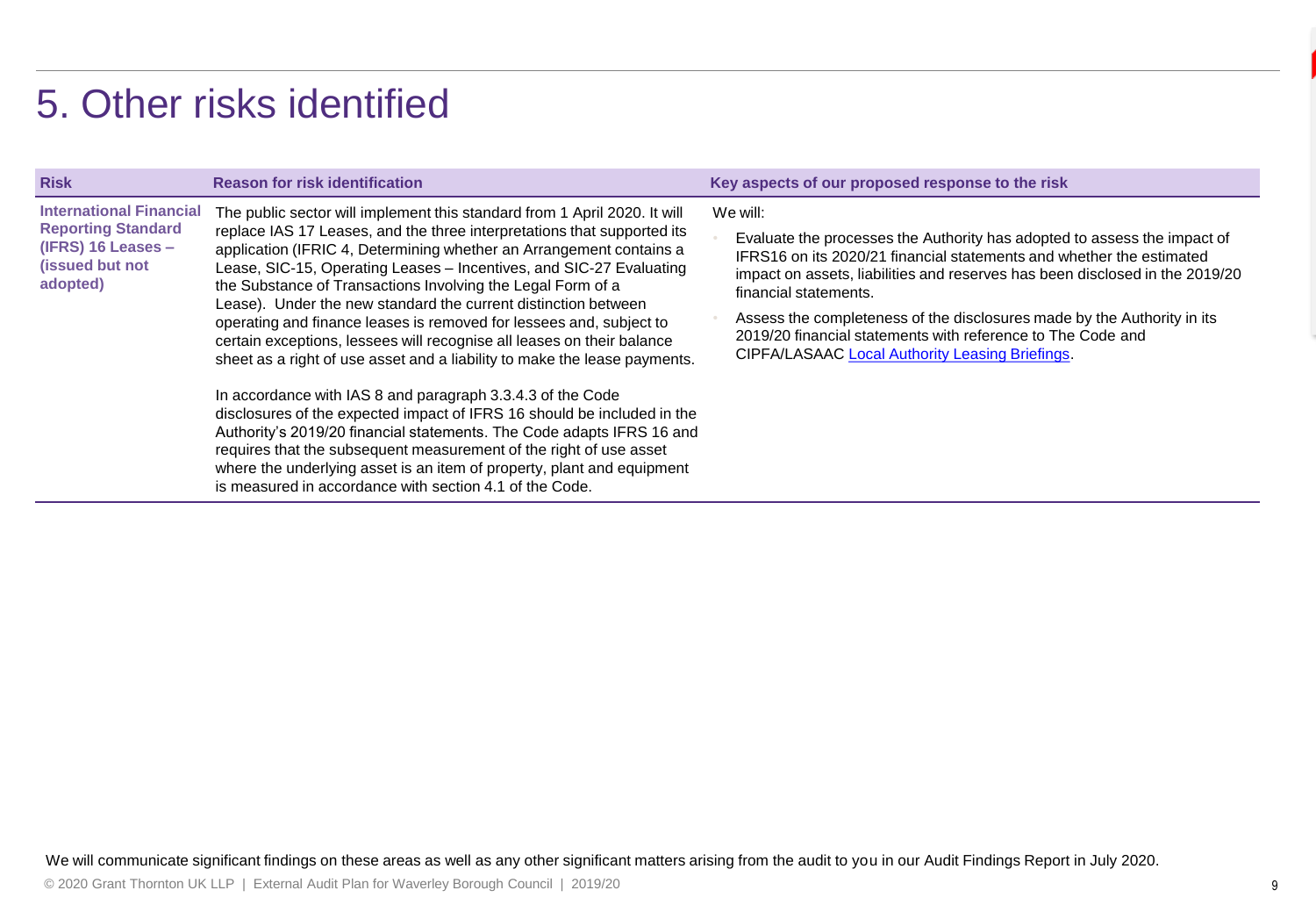### 6. Other matters

### **Other work**

In addition to our responsibilities under the Code of Practice, we have a number of other audit responsibilities, as follows:

- We read your Narrative Report and Annual Governance Statement and any other information published alongside your financial statements to check that they are consistent with the financial statements on which we give an opinion and consistent with our knowledge of the Authority
- We carry out work to satisfy ourselves that disclosures made in your Annual Governance Statement are in line with the guidance issued by CIPFA
- We carry out work on your consolidation schedules for the Whole of Government Accounts process in accordance with NAO group audit instructions
- We consider our other duties under the Local Audit and Accountability Act 2014 (the Act) and the Code, as and when required, including:
	- Giving electors the opportunity to raise questions about your 2019/20 financial statements, consider and decide upon any objections received in relation to the 2019/20 financial statements
	- Issue of a report in the public interest or written recommendations to the Authority under section 24 of the Act, copied to the Secretary of State
	- Application to the court for a declaration that an item of account is contrary to law under Section 28 or for a judicial review under Section 31 of the Act or
	- Issuing an advisory notice under Section 29 of the Act.
- We certify completion of our audit.

### **Other material balances and transactions**

Under International Standards on Auditing, "irrespective of the assessed risks of material misstatement, the auditor shall design and perform substantive procedures for each material class of transactions, account balance and disclosure". All other material balances and transaction streams will therefore be audited. However, the procedures will not be as extensive as the procedures adopted for the risks identified in this report.

#### **Going concern**

As auditors, we are required to "obtain sufficient appropriate audit evidence about the appropriateness of management's use of the going concern assumption in the preparation and presentation of the financial statements and to conclude whether there is a material uncertainty about the Authority's ability to continue as a going concern" (ISA (UK) 570). We will review management's assessment of the going concern assumption and material uncertainties, and evaluate the disclosures in the financial statements.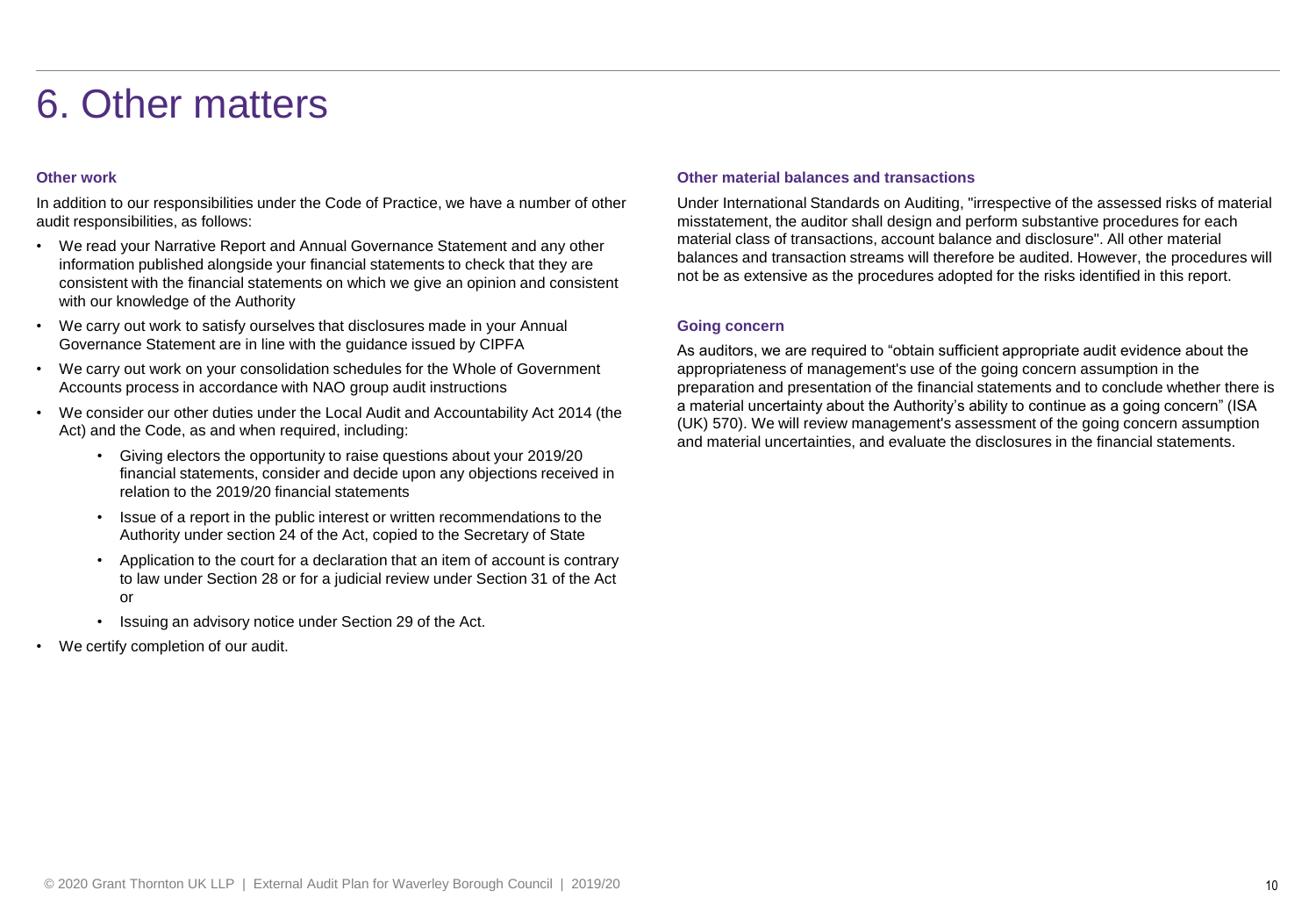## 7. Materiality

### **The concept of materiality**

The concept of materiality is fundamental to the preparation of the financial statements and the audit process and applies not only to the monetary misstatements but also to disclosure requirements and adherence to acceptable accounting practice and applicable law. Misstatements, including omissions, are considered to be material if they, individually or in the aggregate, could reasonably be expected to influence the economic decisions of users taken on the basis of the financial statements.

### **Materiality for planning purposes**

We have determined financial statement materiality based on a proportion of the gross expenditure of the group and Authority for the financial year. In the prior year we used the same benchmark. Materiality at the planning stage of our audit is £1.911m (PY £1.8m) for the group and £1.905m (PY £1.795m) for the Authority, which equates to 2% of your [forecast/prior year] gross expenditure for the year.

We reconsider planning materiality if, during the course of our audit engagement, we become aware of facts and circumstances that would have caused us to make a different determination of planning materiality.

#### **Matters we will report to the Audit Committee**

Whilst our audit procedures are designed to identify misstatements which are material to our opinion on the financial statements as a whole, we nevertheless report to the Audit Committee any unadjusted misstatements of lesser amounts to the extent that these are identified by our audit work. Under ISA 260 (UK) 'Communication with those charged with governance', we are obliged to report uncorrected omissions or misstatements other than those which are 'clearly trivial' to those charged with governance. ISA 260 (UK) defines 'clearly trivial' as matters that are clearly inconsequential, whether taken individually or in aggregate and whether judged by any quantitative or qualitative criteria. In the context of the group and Authority, we propose that an individual difference could normally be considered to be clearly trivial if it is less than £96k (PY £90k).

If management have corrected material misstatements identified during the course of the audit, we will consider whether those corrections should be communicated to the Audit Committee to assist it in fulfilling its governance responsibilities.



£1.911m

group financial statements materiality

(PY: £1.8m)

### £1.905m

Authority financial statements materiality (PY: £1.795m)

£96k

Misstatements reported to the Audit Committee

(PY: £90k)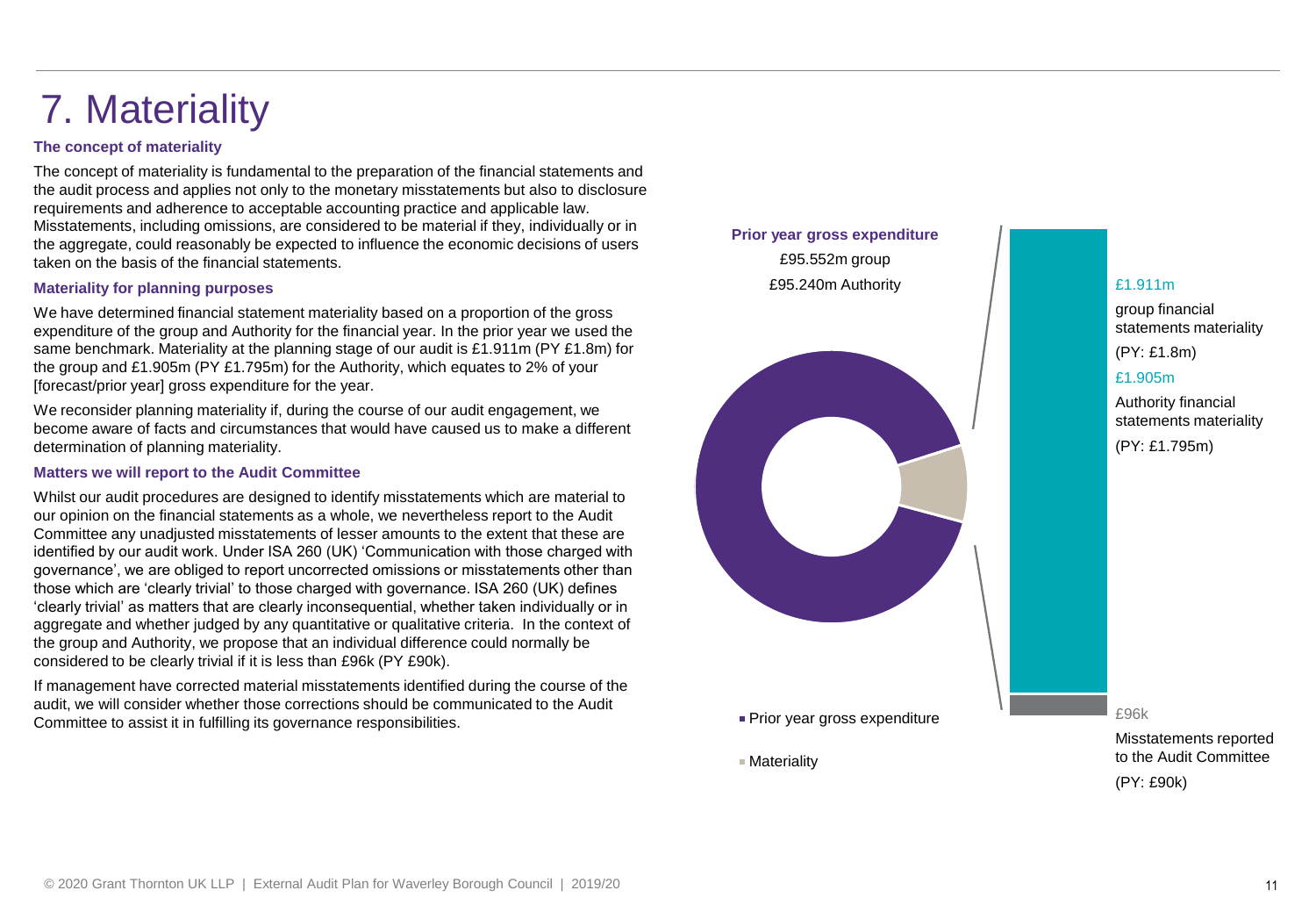### 8. Value for Money arrangements

### **Background to our VFM approach**

The NAO issued its guidance for auditors on Value for Money work in November 2017. The guidance states that for Local Government bodies, auditors are required to give a conclusion on whether the Authority has proper arrangements in place to secure value for money.

The guidance identifies one single criterion for auditors to evaluate:

*"In all significant respects, the audited body takes properly informed decisions and deploys resources to achieve planned and sustainable outcomes for taxpayers and local people."* 

This is supported by three sub-criteria, as set out below:



### **Significant VFM risks**

Those risks requiring audit consideration and procedures to address the likelihood that proper arrangements are not in place at the Authority to deliver value for money.



### **Financial sustainability**

The Authority has set a balanced budget for 2020/21, which includes a challenging savings target of £1.9m. The Medium Term Financial Plan shows a cumulative projected budget shortfall of £5.4m over the 2020/21 to 2023/24 period.

We will review the Authority's latest Medium Term Financial Plan and the 2019/20 budget, considering the supporting information and assumptions that underpin the figures within them.



### **Commercial Property Portfolio**

The Authority are looking to invest further in property beyond its Local Enterprise Partnership (LEP) area into what it defines as its "area of economic opportunity" to provide a source of revenue to support the delivery of its Corporate Strategy. This is a developing area of activity for local government as highlighted by the recent NAO report "Local authority investment in commercial property". The Authority needs to ensure that such investments do not expose it to unnecessary risks within the commercial property sector.

We will review the arrangements that the Authority have put in place when considering its commercial property investments, including due diligence and scenario planning undertaken. We will also review the legal advice obtained by the Authority, considering the Prudential Code and the Authority's statutory powers.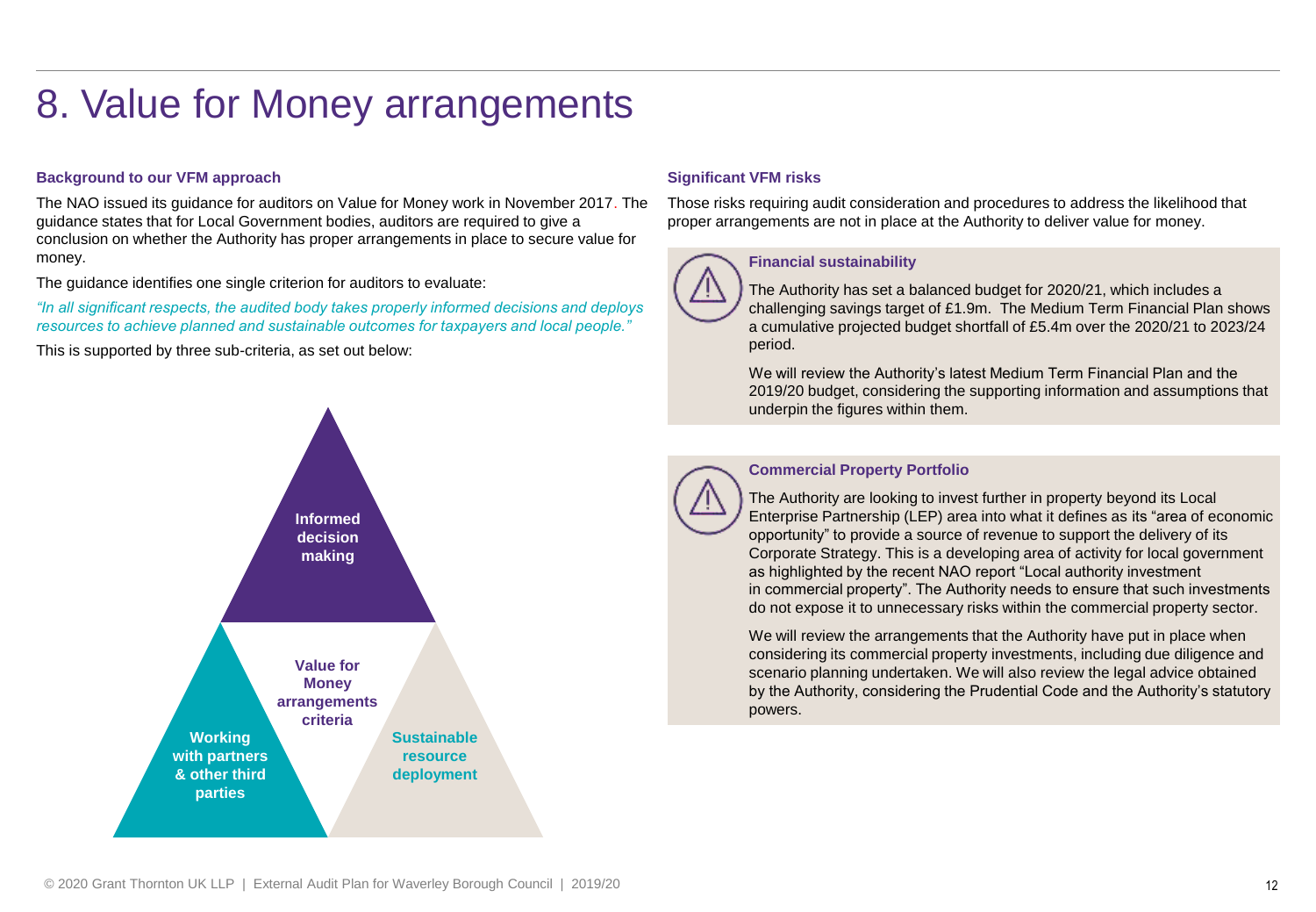### 9. Audit logistics & team



#### **Jon Roberts, Key Audit Partner**

Jon is responsible for overall quality control of the audit, issuing of accounts opinions, final authorisation of reports, and liaison with the Audit Committee.

#### **Mark Bartlett, Audit Manager**

Tom is responsible for overall and day-to-day audit management, quality assurance of audit work and output, and liaison with management and the Audit Committee throughout the audit.

#### **William Howard, Audit Incharge**

William is responsible for the on-site delivery of the audit work. She assigns activities across the team and ensures it is completed satisfactorily.

#### **Client responsibilities**

Where clients do not deliver to the timetable agreed, we need to ensure that this does not impact on audit quality or absorb a disproportionate amount of time, thereby disadvantaging other clients. Where the elapsed time to complete an audit exceeds that agreed due to a client not meeting its obligations we will not be able to maintain a team on site. Similarly, where additional resources are needed to complete the audit due to a client not meeting their obligations we are not able to guarantee the delivery of the audit to the agreed timescales. In addition, delayed audits will incur additional audit fees.

#### **Our requirements**

To minimise the risk of a delayed audit, you need to ensure that you:

- produce draft financial statements of good quality by the deadline you have agreed with us, including all notes, the narrative report and the Annual Governance Statement
- ensure that good quality working papers are available at the start of the audit, in accordance with the working paper requirements schedule that we have shared with you
- ensure that the agreed data reports are available to us at the start of the audit and are reconciled to the values in the accounts, in order to facilitate our selection of samples
- ensure that all appropriate staff are available on site throughout (or as otherwise agreed) the planned period of the audit
- respond promptly and adequately to audit queries.

**Audit**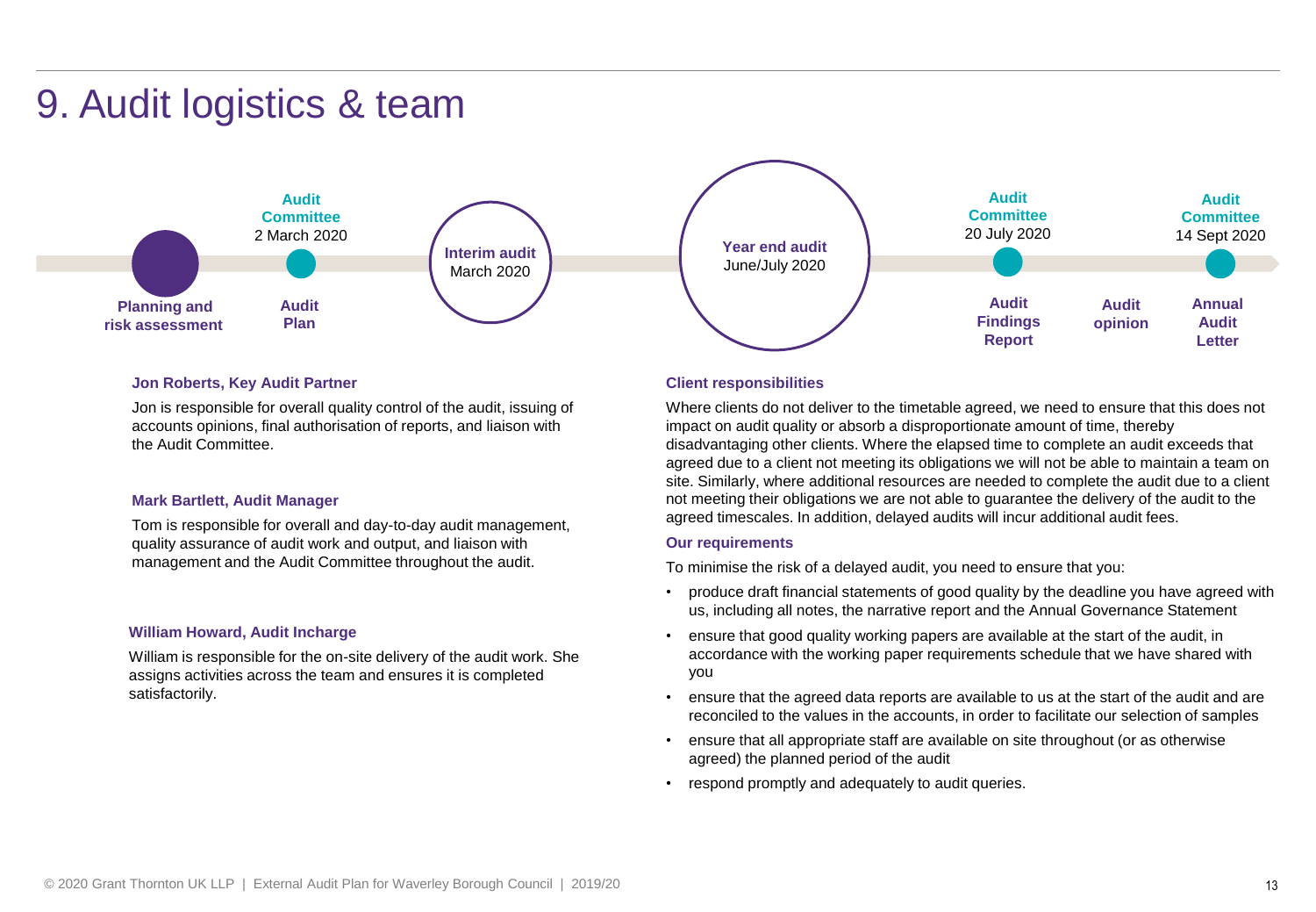### 10. Audit fees

### **Planned audit fees 2019/20**

.

Across all sectors and firms, the FRC has set out its expectation of improved financial reporting from organisations and the need for auditors to demonstrate increased scepticism and challenge and to undertake additional and more robust testing. Within the public sector, where the FRC has recently assumed responsibility for the inspection of local government audit, the regulator requires that all audits achieve a 2A (few improvements needed) rating.

Our work across the sector in 2018/19 has highlighted areas where local government financial reporting, in particular, property, plant and equipment and pensions, needs to be improved. We have also identified an increase in the complexity of local government financial transactions. Combined with the FRC requirement that 100% of audits achieve a 2A rating this means that additional audit work is required. We have set out below the expected impact on our audit fee. The table overleaf provides more details about the areas where we will be undertaking further testing.

As a firm, we are absolutely committed to meeting the expectations of the FRC with regard to audit quality and local government financial reporting. Our proposed work and fee for 2019/20 at the planning stage, as set out below and with further analysis overleaf and is subject to PSAA agreement.

|                                            | <b>Actual Fee 2017/18</b> | <b>Actual Fee 2018/19</b> | Proposed fee 2019/20 |
|--------------------------------------------|---------------------------|---------------------------|----------------------|
| <b>Council Audit</b>                       | £53,888                   | £41,494                   | £41,494              |
| Fee variations (subject to PSAA agreement) | $\overline{\phantom{0}}$  | £7,200                    | £7,500               |
| Total audit fees (excluding VAT)           | £53,888                   | £48,694                   | £48,994              |

#### **Assumptions:**

In setting the above fees, we have assumed that the Authority will:

- prepare a good quality set of accounts, supported by comprehensive and well presented working papers which are ready at the start of the audit
- provide appropriate analysis, support and evidence to support all critical judgements and significant judgements made during the course of preparing the financial statements
- provide early notice of proposed complex or unusual transactions which could have a material impact on the financial statements.

#### **Relevant professional standards:**

In preparing our fee estimate, we have had regard to all relevant professional standards, including paragraphs 4.1 and 4.2 of the FRC's [Ethical Standard](https://www.frc.org.uk/getattachment/0bd6ee4e-075c-4b55-a4ad-b8e5037b56c6/Revised-Ethical-Standard-2016-UK.pdf) which stipulate that the Engagement Lead (Key Audit Partner) must set a fee sufficient to enable the resourcing of the audit with staff of appropriate skills, time and abilities to deliver an audit to the required professional standard.

The firm is committed to improving our audit quality – please see our transparency report - [https://www.grantthornton.co.uk/globalassets/1.-member-firms/united-kingdom/pdf/annual-reports/interim-transparency-report-](https://www.grantthornton.co.uk/globalassets/1.-member-firms/united-kingdom/pdf/annual-reports/interim-transparency-report-2019.pdf)2019.pdf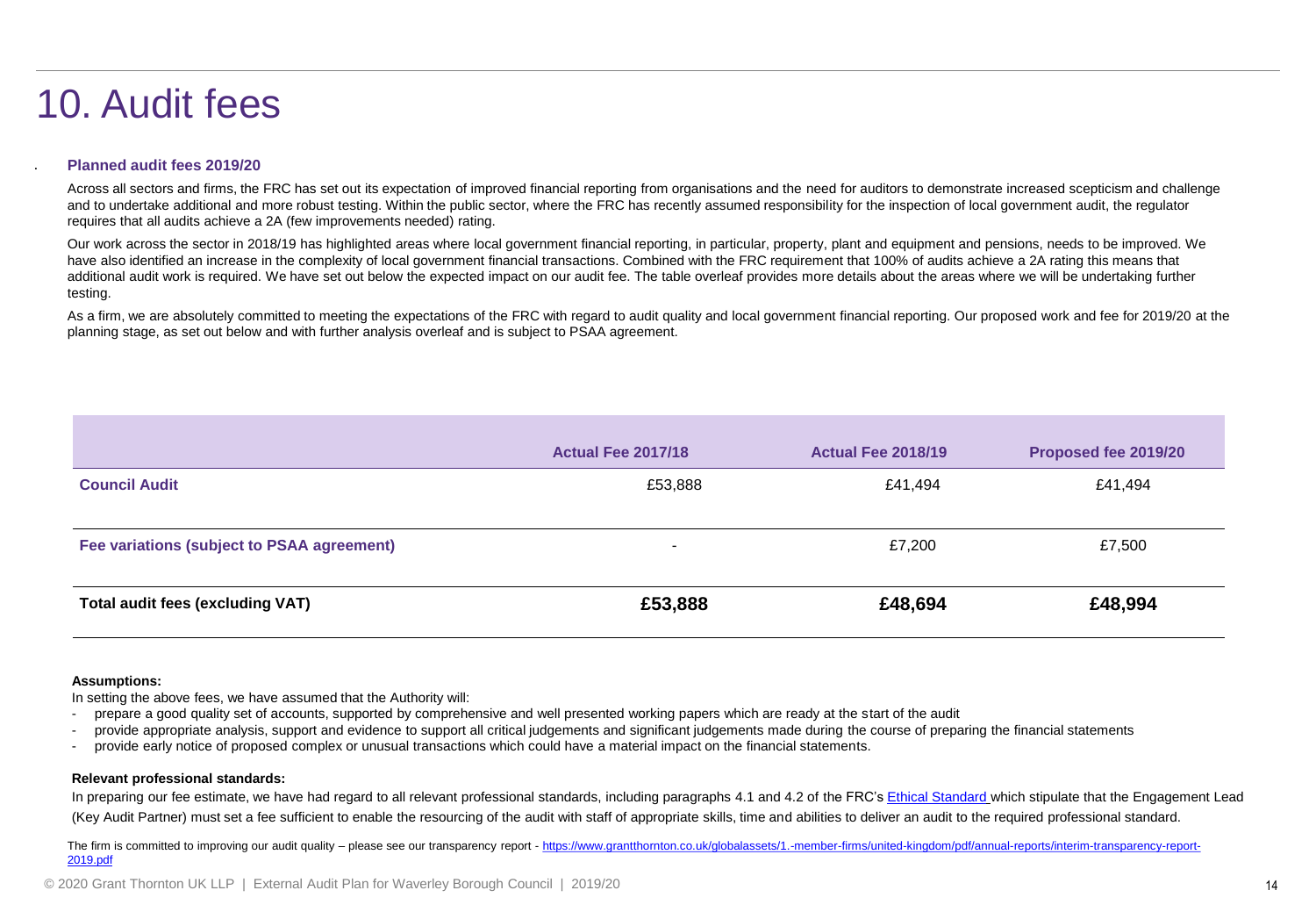## Audit fee variations – Further analysis

### **Planned audit fees**

The table below shows the planned variations to the original scale fee for 2019/20 based on our best estimate at the audit planning stage. Further issues identified during the course of the audit may incur additional fees. In agreement with PSAA (where applicable) we will be seeking approval to secure these additional fees for the remainder of the contract via a formal rebasing of your scale fee to reflect the increased level of audit work required to enable us to discharge our responsibilities. Should any further issues arise during the course of the audit that necessitate further audit work additional fees will be incurred, subject to PSAA approval.

| <b>Audit area</b>                                                                                                     | £          | <b>Rationale for fee variation</b>                                                                                                                                                                                                                                                                                                                          |
|-----------------------------------------------------------------------------------------------------------------------|------------|-------------------------------------------------------------------------------------------------------------------------------------------------------------------------------------------------------------------------------------------------------------------------------------------------------------------------------------------------------------|
| <b>Scale fee</b>                                                                                                      | 41,494     |                                                                                                                                                                                                                                                                                                                                                             |
| <b>Raising the bar</b>                                                                                                | 2,500      | The Financial Reporting Council (FRC) has highlighted that the quality of work by all audit firms needs to improve<br>across local audit. This will require additional supervision and leadership, as well as additional challenge and<br>scepticism in areas such as journals, estimates, financial resilience and information provided by the entity.     |
| Pensions - valuation of net<br>pension liabilities under<br><b>International Auditing</b><br><b>Standard (IAS) 19</b> | 1,750      | We have increased the granularity, depth and scope of coverage, with increased levels of sampling, additional levels<br>of challenge and explanation sought, and heightened levels of documentation and reporting.                                                                                                                                          |
| <b>PPE Valuation - work of</b><br>experts                                                                             | 1,750      | We have therefore increased the volume and scope of our audit work to ensure an adequate level of audit scrutiny<br>and challenge over the assumptions that underpin PPE valuations.                                                                                                                                                                        |
| <b>New</b><br>standards/developments                                                                                  | 1,500      | New standards have been introduced since PSAA's original scale fee was set in March 2018. We did not raise fees<br>in 2018/19 but we are no longer able to sustain this position for 2019/20.                                                                                                                                                               |
| <b>Additional disbursements</b><br>for out of area team                                                               | <b>TBD</b> | The audit has had to be delivered by an out of area team following the elections in May 2019, which results in<br>additional travel and accommodation costs to deliver the audit. No additional fees were raised in 2018/19 in respect<br>of this but we will consider the level of additional disbursements incurred in the delivery of the 2019/20 audit. |
| <b>Revised scale fee (to be</b><br>approved by PSAA)                                                                  | 48,994     |                                                                                                                                                                                                                                                                                                                                                             |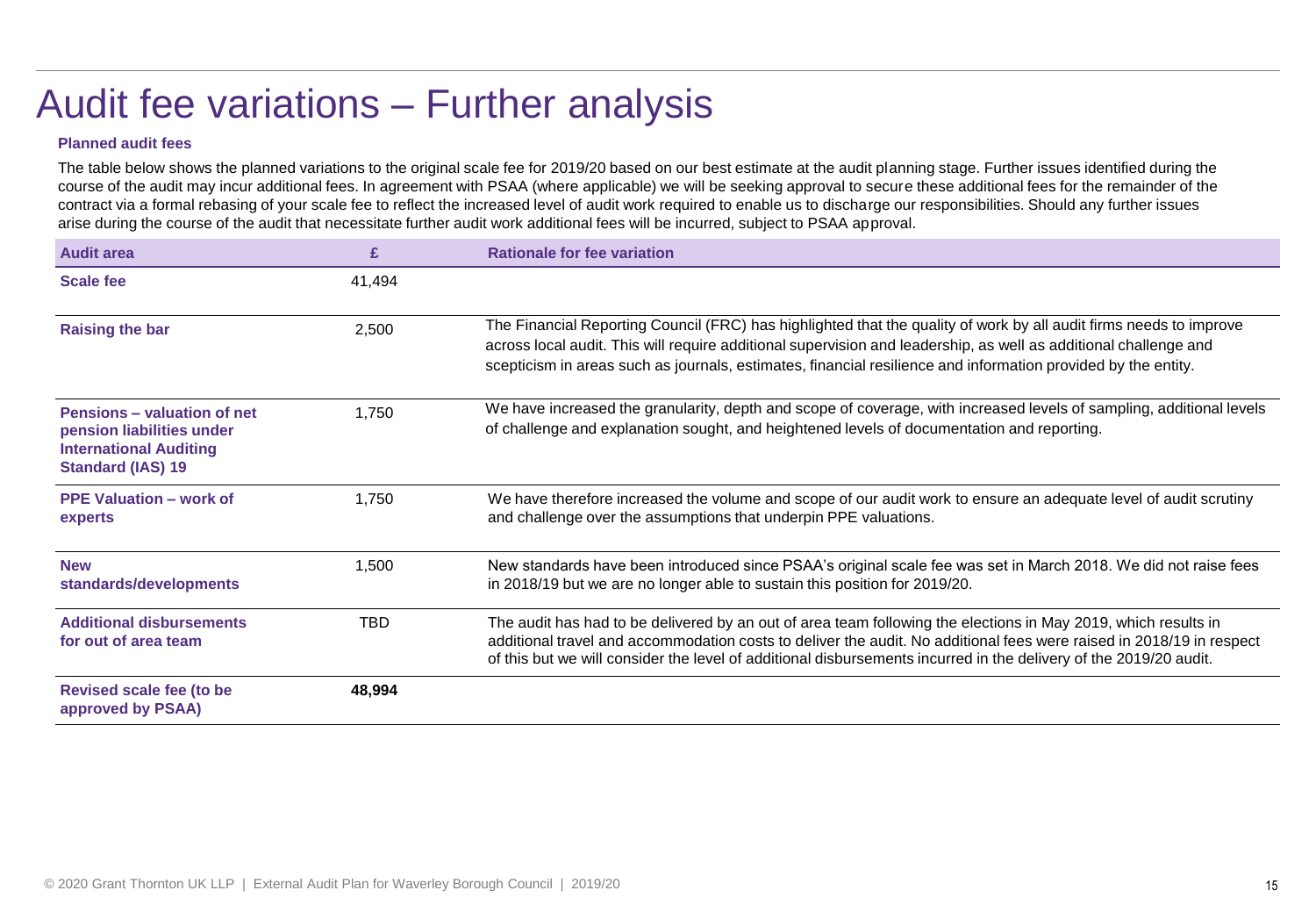## 11. Independence & non-audit services

### **Auditor independence**

Ethical Standards and ISA (UK) 260 require us to give you timely disclosure of all significant facts and matters that may bear upon the integrity, objectivity and independence of the firm or covered persons relating to our independence. We encourage you to contact us to discuss these or any other independence issues with us. We will also discuss with you if we make additional significant judgements surrounding independence matters.

We confirm that there are no significant facts or matters that impact on our independence as auditors that we are required or wish to draw to your attention. We have complied with the Financial Reporting Council's Ethical Standard and we as a firm, and each covered person, confirm that we are independent and are able to express an objective opinion on the financial statements.

We confirm that we have implemented policies and procedures to meet the requirements of the Financial Reporting Council's Ethical Standard and we as a firm, and each covered person, confirm that we are independent and are able to express an objective opinion on the financial statements. Further, we have complied with the requirements of the National Audit Office's Auditor Guidance Note 01 issued in December 2017 and PSAA's Terms of Appointment which set out supplementary guidance on ethical requirements for auditors of local public bodies.

#### **Other services provided by Grant Thornton**

For the purposes of our audit we have made enquiries of all Grant Thornton UK LLP teams providing services to the Authority. The following other services were identified.

| <b>Service</b>                                                                                           |        | <b>Threats</b>                                        | <b>Safequards</b>                                                                                                                                                                                                                                                                                                                                                                                                                               |
|----------------------------------------------------------------------------------------------------------|--------|-------------------------------------------------------|-------------------------------------------------------------------------------------------------------------------------------------------------------------------------------------------------------------------------------------------------------------------------------------------------------------------------------------------------------------------------------------------------------------------------------------------------|
| <b>Audit related:</b>                                                                                    |        |                                                       |                                                                                                                                                                                                                                                                                                                                                                                                                                                 |
| Certification of Housing<br>benefits grant                                                               | 21.500 | Self-Interest<br>(because this is a<br>recurring fee) | The level of this recurring fee taken on its own is not considered a significant threat to independence as the fee for<br>this work is £21,500 in comparison to the total fee for the audit of £48,494 and in particular relative to Grant Thornton<br>UK LLP's turnover overall. Further, it is a fixed fee and there is no contingent element to it. These factors all mitigate<br>the perceived self-interest threat to an acceptable level. |
| <b>Non-audit related:</b>                                                                                |        |                                                       |                                                                                                                                                                                                                                                                                                                                                                                                                                                 |
| Certification of Housing<br>capital receipts grant                                                       | 3,000  | Self-Interest<br>(because this is a<br>recurring fee) | The level of this recurring fee taken on its own is not considered a significant threat to independence as the fee for<br>this work is £3,000 in comparison to the total fee for the audit of £48,494 and in particular relative to Grant Thornton<br>UK LLP's turnover overall. Further, it is a fixed fee and there is no contingent element to it. These factors all mitigate<br>the perceived self-interest threat to an acceptable level.  |
| Independent examinations<br>of Shottermill Recreation<br>Ground Trust and the<br>Bequest of Joseph Ewart | 6,000  | Self-Interest<br>(because this is a<br>recurring fee) | The level of this recurring fee taken on its own is not considered a significant threat to independence as the fee for<br>this work is £6,000 in comparison to the total fee for the audit of £48,494 and in particular relative to Grant Thornton<br>UK LLP's turnover overall. Further, it is a fixed fee and there is no contingent element to it. These factors all mitigate<br>the perceived self-interest threat to an acceptable level.  |

The amounts detailed are fees agreed to-date for audit related and non-audit services to be undertaken by Grant Thornton UK LLP in the current financial year. These services are consistent with your policy on the allotment of non-audit work to your auditors. All services have been approved by the Audit Committee. Any changes and full details of all fees charged for audit related and non-audit related services by Grant Thornton UK LLP and by Grant Thornton International Limited network member Firms will be included in our Audit Findings report at the conclusion of the audit.

None of the services provided are subject to contingent fees.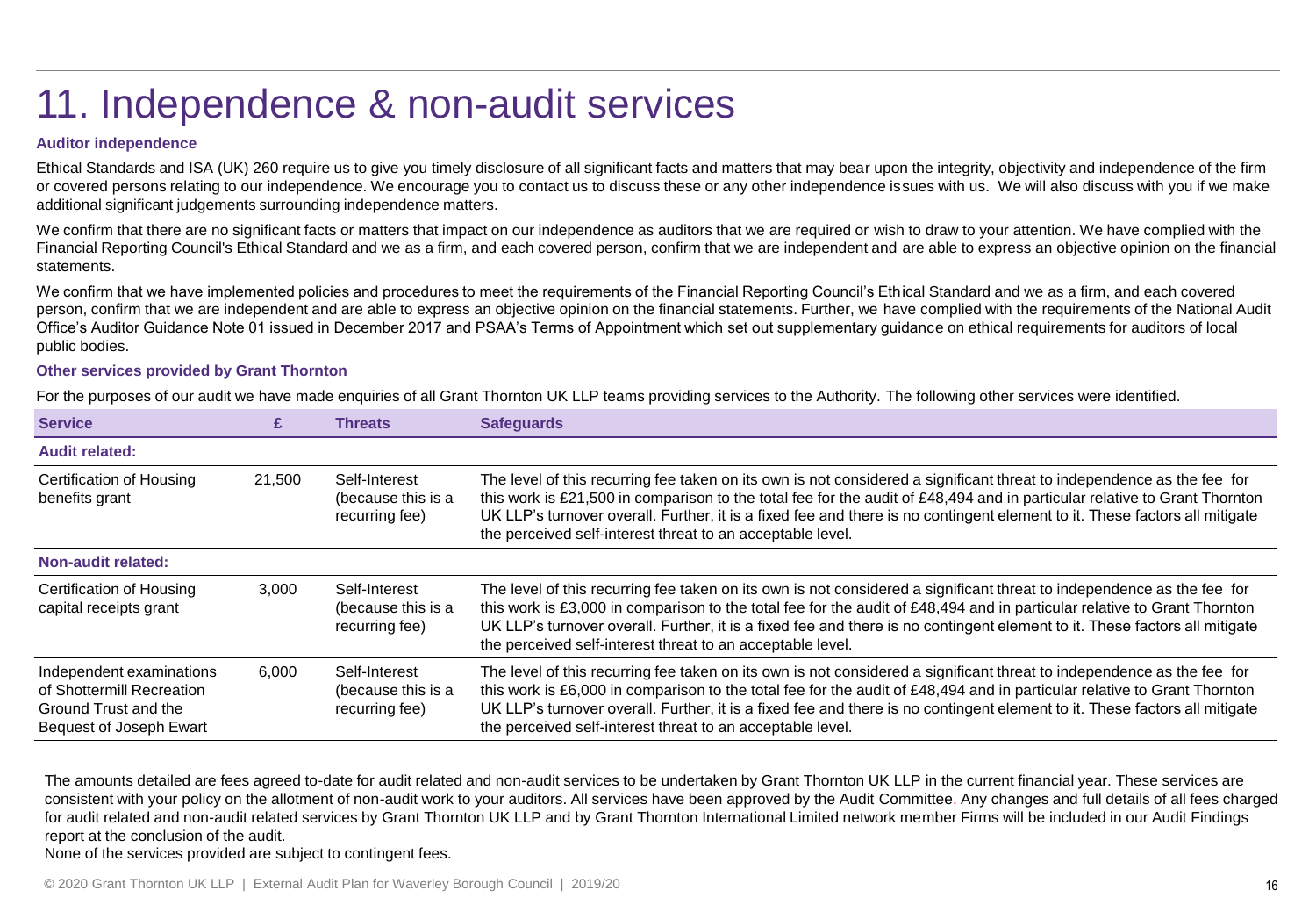### Appendices

**A. Audit Quality – national context**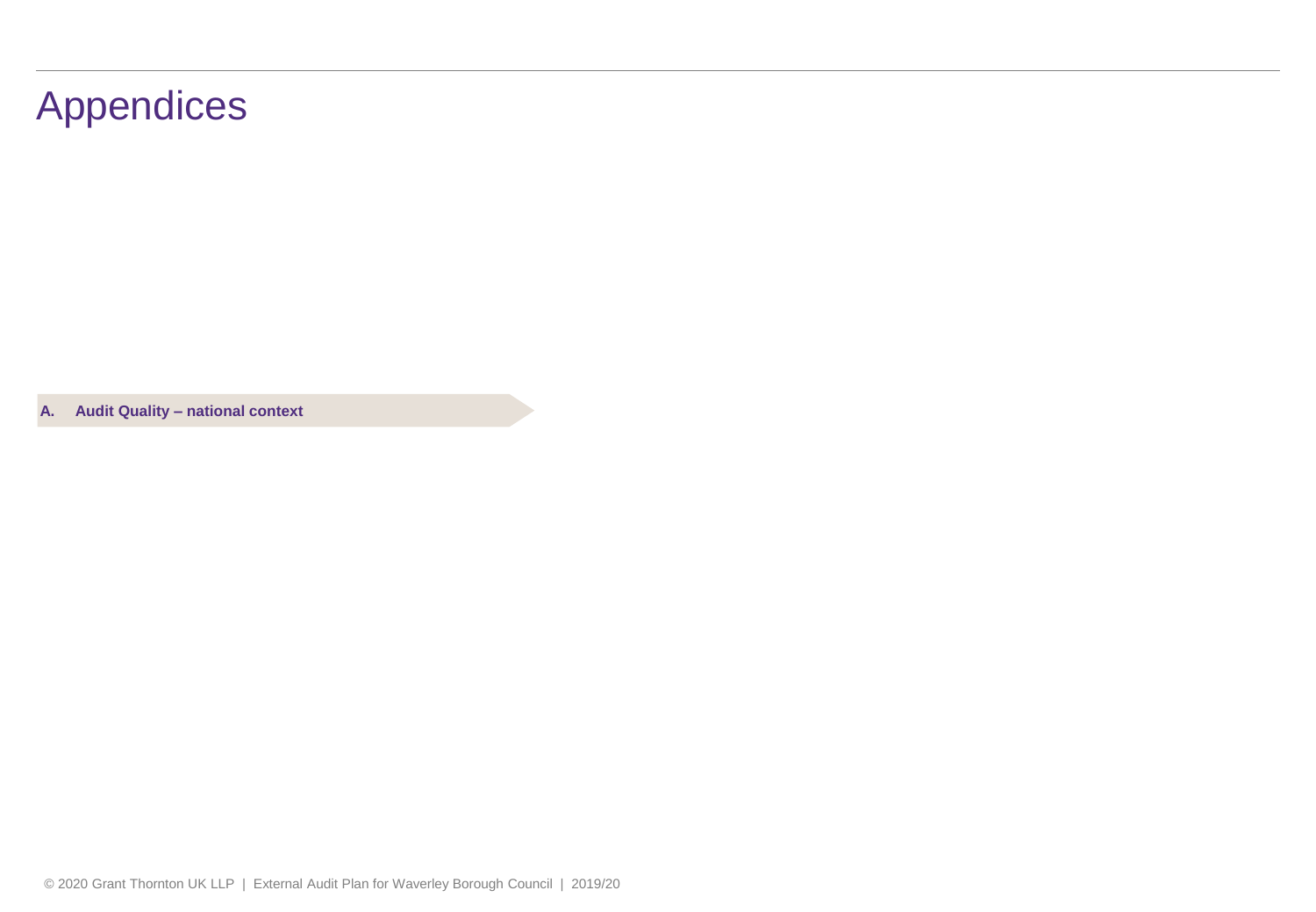### **Appendix A: Audit Quality – national context**

### **What has the FRC said about Audit Quality?**

The Financial Reporting Council (FRC) publishes an annual Quality Inspection of our firm, alongside our competitors. The Annual Quality Review (AQR) monitors the quality of UK Public Interest Entity audits to promote continuous improvement in audit quality.

All of the major audit firms are subject to an annual review process in which the FRC inspects a small sample of audits performed from each of the firms to see if they fully conform to required standards.

The most recent report, published in July 2019, shows that the results of commercial audits taken across all the firms have worsened this year. The FRC has identified the need for auditors to:

- improve the extent and rigour of challenge of management in areas of judgement
- improve the consistency of audit teams' application of professional scepticism
- strengthen the effectiveness of the audit of revenue
- improve the audit of going concern
- improve the audit of the completeness and evaluation of prior year adjustments.

The FRC has also set all firms the target of achieving a grading of '2a' (limited improvements required) or better on all FTSE 350 audits. We have set ourselves the same target for public sector audits from 2019/20.

#### **Other sector wide reviews**

Alongside the FRC, other key stakeholders including the Department for Business, energy and Industrial Strategy (BEIS) have expressed concern about the quality of audit work and the need for improvement. A number of key reviews into the profession have been undertaken or are in progress. These include the review by Sir John Kingman of the Financial Reporting Council (Dec 2018), the review by the Competition and Markets authority of competition within the audit market, the ongoing review by Sir Donald Brydon of external audit, and specifically for public services, the Review by Sir Tony Redmond of local authority financial reporting and external audit. As a firm, we are contributing to all these reviews and keen to be at the forefront of developments and improvements in public audit.

#### **What are we doing to address FRC findings?**

In response to the FRC's findings, the firm is responding vigorously and with purpose. As part of our Audit Investment Programme (AIP), we are establishing a new Quality Board, commissioning an independent review of our audit function, and strengthening our senior leadership at the highest levels of the firm, for example through the appointment of Fiona Baldwin as Head of Audit. We are confident these investments will make a real difference.

We have also undertaken a root cause analysis and put in place processes to address the issues raised by the FRC. We have already implemented new training material that will reinforce the need for our engagement teams to challenge management and demonstrate how they have applied professional scepticism as part of the audit. Further guidance on auditing areas such as revenue has also been disseminated to all audit teams and we will continue to evolve our training and review processes on an ongoing basis.

#### **What will be different in this audit?**

We will continue working collaboratively with you to deliver the audit to the agreed timetable whilst improving our audit quality. In achieving this you may see, for example, an increased expectation for management to develop properly articulated papers for any new accounting standard, or unusual or complex transactions. In addition, you should expect engagement teams to exercise even greater challenge management in areas that are complex, significant or highly judgmental which may be the case for accounting estimates, going concern, related parties and similar areas. As a result you may find the audit process even more challenging than previous audits. These changes will give the audit committee – which has overall responsibility for governance - and senior management greater confidence that we have delivered a high quality audit and that the financial statements are not materially misstated. Even greater challenge of management will also enable us to provide greater insights into the quality of your finance function and internal control environment and provide those charged with governance confidence that a material misstatement due to fraud will have been detected.

We will still plan for a smooth audit and ensure this is completed to the timetable agreed. However, there may be instances where we may require additional time for both the audit work to be completed to the standard required and to ensure management have appropriate time to consider any matters raised. This may require us to agree with you a delay in signing the announcement and financial statements. To minimise this risk, we will keep you informed of progress and risks to the timetable as the audit progresses.

We are absolutely committed to delivering audit of the highest quality and we should be happy to provide further detail about our improvement plans should you require it.